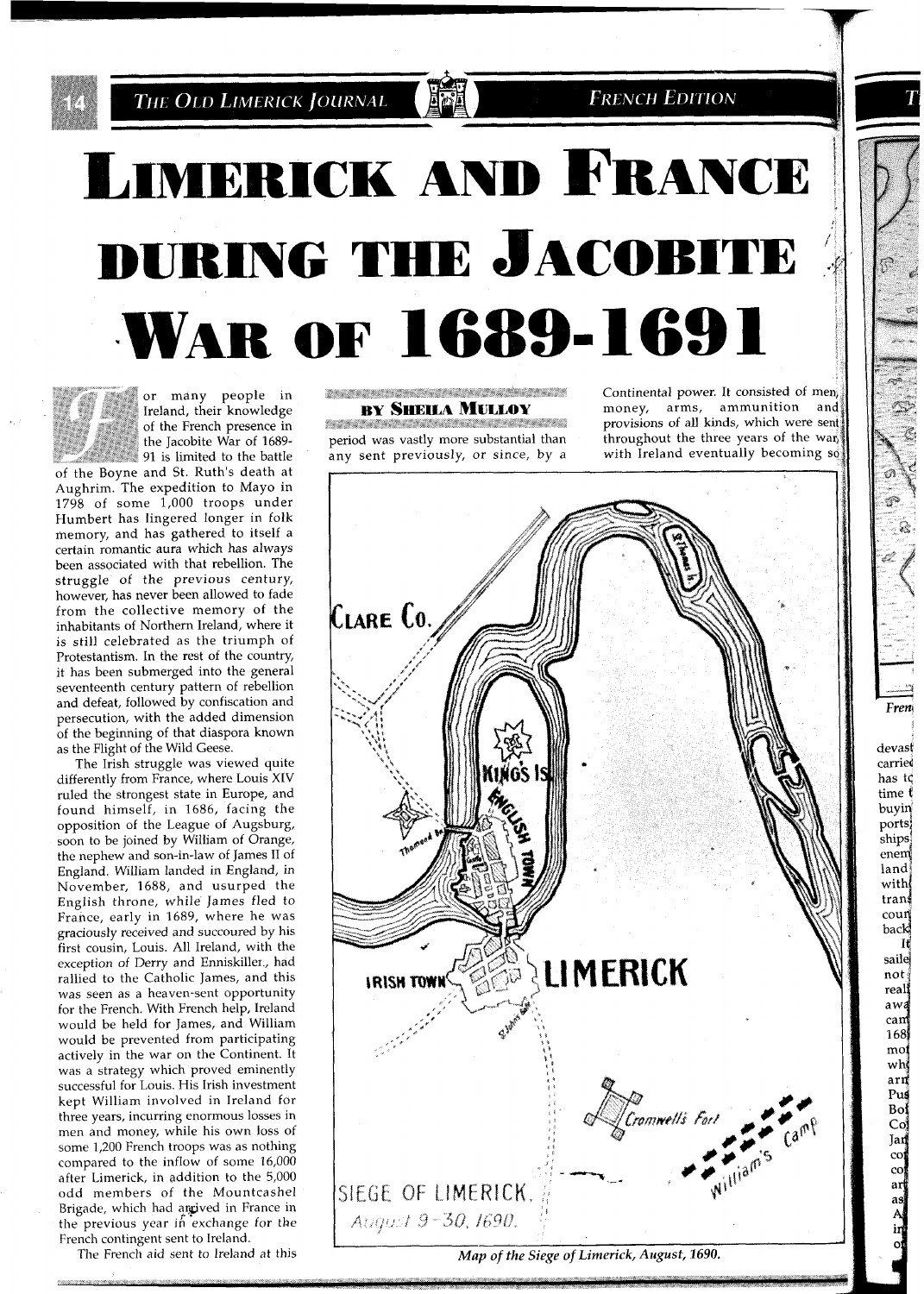

*French map of Limerick showing projected fortifications between the sieges* **1690-91.** *The proposed works were not carried out.* 

devastated that the struggle could not be carried on without French supplies. One has to remember the conditions of the time to appreciate the French effort: the buying and assembly of provisions at the ports; the movement of troops on foot; ships at the mercy of wind, weather and enemy fleets; the arrival in Ireland to a land devoid of roads and transport, without shelter for men or goods; the transition from the most progressive country in Europe to one of the most backward.

men and seni war, g so

> It was no wonder that the French sailed for Ireland in good heart, but were not long in the country before they realised the enormity of the difficulties awaiting them. Some French officers came to Ireland with James in March, 1689, while others came in May. The more important of these were Rosen, who was to be marshal of the Jacobite army, Maumont lieutenant-general, Pusignan and Lery major-generals, and Boisseleau brigadier. Louis sent the Comte d'Avaux as his ambassador to James, and Fumeron to be intendant or commissary-general. Pointis was sent to command the artillery, while engineers, artillery officers and commissaries came as well. Other general officers arrived in August, but this first year of French intervention was to impinge very little on the city of Limerick. The port was not

considered suitable for the reception of supplies from France, as the distance was too great from the city to the sea, and the warships could not with safety penetrate too far into the estuary. Besides, it was much further from France than the southern ports of Kinsale, Cork and Bantry.

Limerick was, however, considered as a port of disembarkation for the 7,000 French troops sent to Ireland in 1690 under the command of the Comte de Lauzun, as it was thought that the country round about would provide suitable quarters, and that use could be made of the Shannon for the distribution of the supplies that would come with them."' The French War Minister, Louvois, writes to the ambassador to this effect in November, 1689, and instructs him to have the intendant, Fumeron, make the necessary preparations. It was estimated that four battalions could be lodged there in spite of the ruinous state of the houses. M. Fumeron bought grain, gave orders for beer to be brewed, and for the inhabitants of the countryside to<br>bring in horses and provisions for sale to the troops. The town was well provided and transport would be far more with previously commandeered fodder. <br> **Califficult.** In the event, the French came to with previously commandeered fodder,<br>and the surroundings were rich in Cork on 22 March, 1690, on the instance and the surroundings were rich in Cork on 22 March, 1690, on the instance<br>livestock, especially mutton, so that a of Lieutenant-General d'Anfreville, comlivestock, especially mutton, so that a of Lieutenant-General d'Anfreville, com-<br>contract was made for the supply of meat mander of the fleet, who did not wish to contract was made for the supply of meat mander of the fleet, who did not wish to at one penny a pound. A hospital was set have the entire fleet enter Kinsale, a at one penny a pound. A hospital was set

up for 400 patients, and buildings were made ready for the storage of the supplies which were coming from France, and for those which were already in the town.'2' At one stage, James declared that he intended coming to Limerick to meet the French troops, but Fumeron managed to dissuade him from this as it would have endangered the French fleet by disclosing its destination in Ireland, and it would-also have been detrimental to the welfare of the troops, because the Court would occupy some of the badly-needed lodgings, and their consumption of provisions would lead to a rise of prices.

However, Kinsale was preferred as the port of disembarkation for the French contingent, which was expected in the spring of 1690. The naval officers declared that the Shannon estuary was full of rocks, that the harbour was bad, and that it would be impossible to sail out of it in a westerly wind. This decision was considered a bad one by the French authorities in Ireland, because Kinsale was a smaller port, quarters and stores were inadequate there, and subsistence<br>and transport would be far more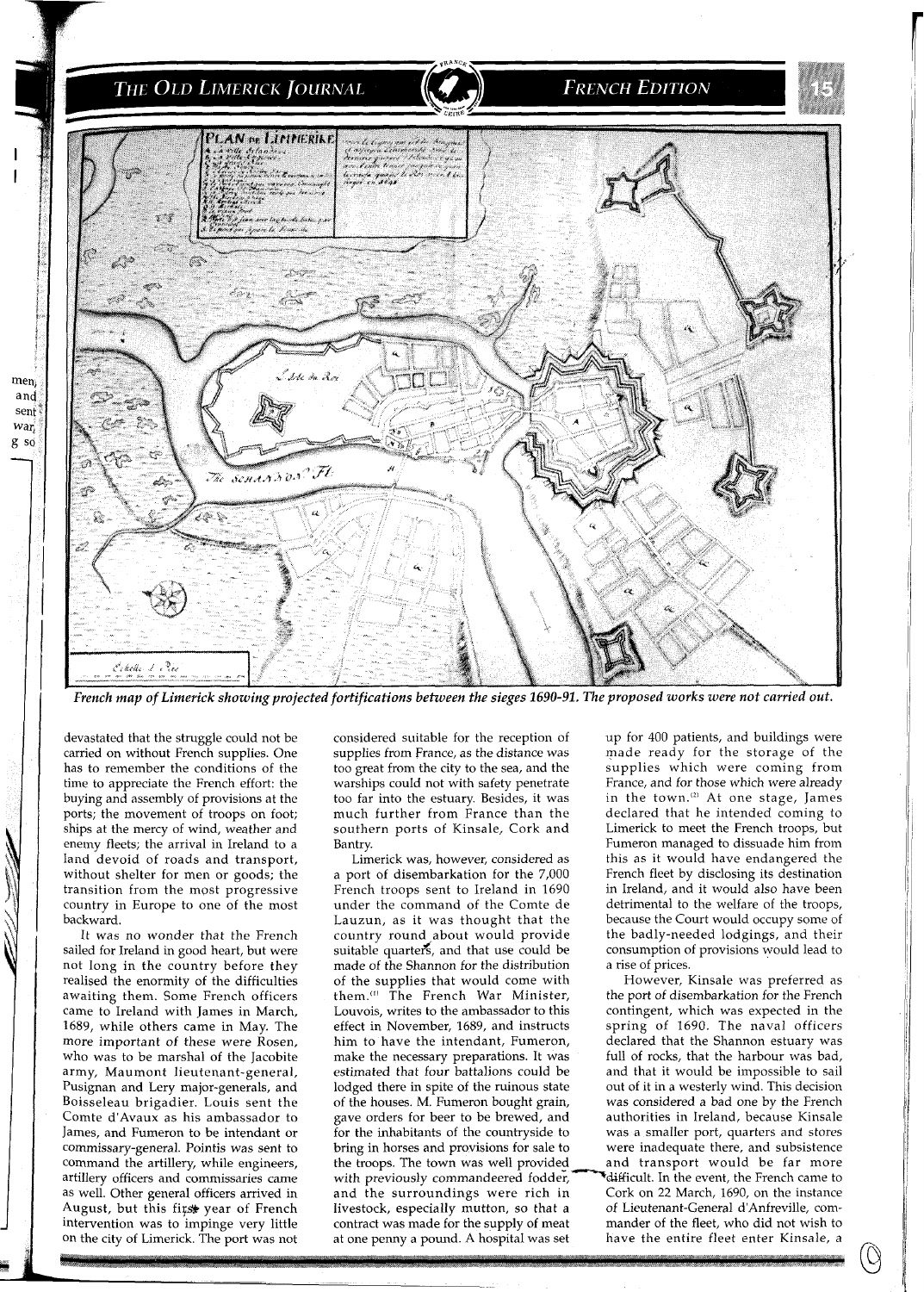**FRENCH EDITION** 

proceeding which would have been risky in the extreme.

It had become painfully obvious that the French Court was as inadequately informed on the coast and ports of Ireland as on the nature of the interior and the navigation of the rivers. Reports were being sent from Ireland concerning these matters, but frequently arrived after decisions had been taken in Versailles. The disadvantages of an overcentralized government were becoming apparent, with control being exercised from a distance of about 850 miles from Paris to Dublin. On the other hand, the Irish seemed unable to profit by the French efforts on their behalf, their administration proving completely inadequate to deal with the task in hand.

French engineers had, meanwhile, been working on the fortifications at Limerick. One of these was Lozières d'Astier, who had sailed from Brest on 6 May, 1689, and had hopes of being made engineer-in-chief when M. de Massé was killed at Derry in July. He was disappointed in this hope, but was employed during the winter of 1689-90 working at Athlone, Ardee and Limerick. The French officers reported that the fortifications at Limerick were in a ruinous condition,<sup>(3)</sup> and that the workers who were expected there had not yet arrived. The Irish government dragged its feet, and it seemed to the Frenchmen that they were the only people doing anything.



Comte de Lauzun, from a portrait **by** *Lely.* 

Ambassador d'Avaux, General Rosen and Commissary-General Fumeron returned to France with the fleet. The new commander was the Comte de Lauzun, with La Hoguette as his lieutenant-general, while the new intendant was d'Esgrigny. The difficulties of moving the French supplies from Cork were largely attributed to the inefficiency,

their accommodation. Four hundred were to die in the 'hospitals', which w hospitals in name only. or worse, of Lord Dover. The Frend troops fell sick in their quarters, and the was attributed to the hardships of the crossing, the bad weather during  $th^{\dagger}_{0}$ disembarkation and on their march  $\frac{1}{10}$ their quarters, the poor quality of the water and beer, and the wretchedness.

Work was now proceeding on the fortifications at Limerick, and supplies wool and other merchandise were being stored there and at Waterford in readiness for French merchants, who would take these goods in exchange for the supplies they had brought from France. Nine companies of the Fr regiment of Mérode came to Limerick in May with powder which had come f France. It was considered at this stage that it would be essential to h Limerick and Kinsale should the Jacobites suffer a defeat, and the French leaders did not feel they could defeat Williamites with the means at their disposal. Lauzun's instructions were to protect James and preserve the French troops, and these orders were to dicta his actions in the months before the Boyne, and at the battle itself. He instructed also to be diplomatic in relations with James and Tyrconnell, in this he was highly successful. There was a marked absence of that ranco that had existed between James an Rosen in 1689, and between Tyrconne

and <sup>E</sup> negati return troops even troop: the Fr Th Irelan his tro<br>him. E

then u July. French battle,

due t James troops and h follow whole The re their o Lime signif



French map of the Shannon Estuary.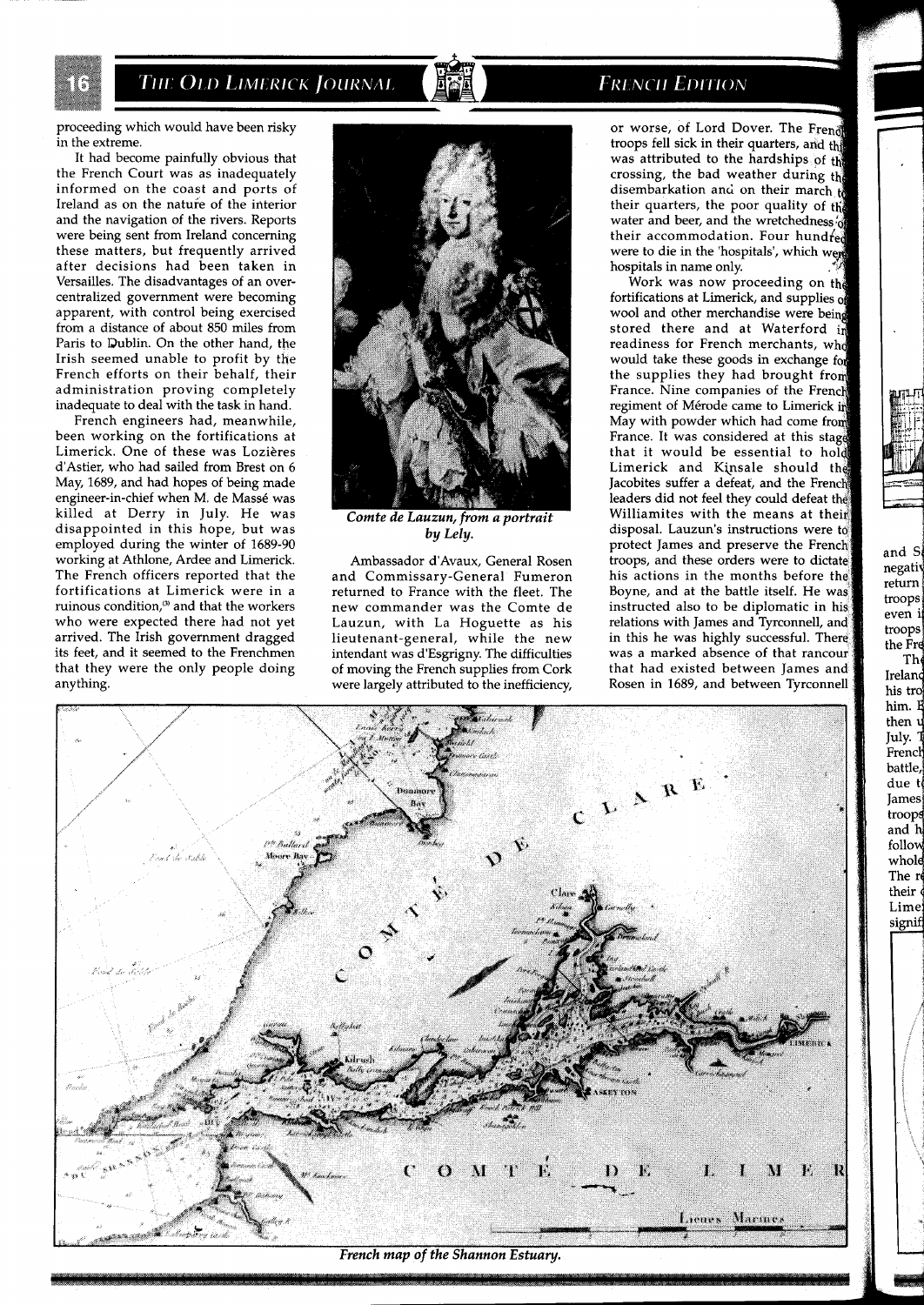## **FRENCH EDITION**





The departure of the 'Wild Geese', drawing by Guy Monteilhet.

and Saint-Ruth in 1691. This was a **NOTES** negative achievement at best, but the safe return to France of James and the French troops pleased Louis and James's Queen, even if the achievements of the French troops in Ireland reflected little glory on the French army.

 $\Omega$ ere :he of ng in ho for ۱m  $ch$ 

in ۱m ge Īd he  $ch$ he

ir. to ch. te ١ė λS is ιđ re ır  $\mathbf d$  $\mathbf{u}$ 

The Prince of Orange arrived in Ireland at Carrickfergus on 24 June, 1690, his troops and supplies having preceded him. Events were to move rapidly from then until the battle of the Boyne on 11 July. This battle was considered by the French to have been a rout rather than a battle, and its loss appears to have been due to bad leadership on the part of James and Lauzun. However, the French troops had performed well in the retreat, and had prevented the Williamites from following up their victory with the usual wholesale slaughter of the vanquished.<sup>(4)</sup> The remnants of the Jacobite army, with their cannon and treasure, converged on Limerick, which was now to play a significant part in the struggle.

- 1. See Appendix 1, translation of document No. 674 from S. Mulloy (ed.), *Franco-Irish Correspondence,*  1689-1692, Vol. I (1983).
- 2. See Appendix 2, translation of document No. 673 from S. Mulloy (ed.), *Franco-Irish Correspondence,*  1689-1692, Vol. *I* (1983).
- See S. Mulloy, French Engineers with the Jacobite army in Ireland, 1689- 1691, *Irish Sword,* No. 61 (1983), pp. 222-232. Also Appendix 3, translation of document No. 667 from S. Mulloy (ed.), *Franco-Irish Correspondence,*  1689-1692, Vol. *I* (1983).
- 4. See S. Mulloy, 'French Eye-Witnesses of the Boyne', *Irish Sword,* No. 59 (1982).

**APPENDIX I (Guerre A1 894, No. 164) Memo on the river at Limerick** 



near Sligo north of Athlone. Its length is about 180 miles; or more than 60 French leagues. It is not navigable everywhere, because of the very high rocks over which it flows, but from Limerick to the sea, a distance of 60 miles or about 20 French leagues, it carries vessels of from 200 to 800 tons. Those of 800 tons can come to within a league of the town, and, those of smaller tonnage down to  $400$ tons can enter the port of the said town at high ride.

Nearly the entire estuary lies from east to west. Its mouth has a width of three French leagues which gradually decreases to a width of 2,600 to 2,800 yards.

The entrance is very easy and without danger. The only difficulty is a sandbank at Beal Castle point six leagues up river, which extends for about 1,400 to 1,600 yards, but at the edge of the bank there are about eighteen to twenty fathoms of water, and to avoid it, one must pass close to the northern edge. Two leagues further on, there is an island called Scattery, where men of war can anchor in 10, 12 or 14 fathoms of water, good depth, but since they would be exposed to winds from the south-west, west and north-west, they must advance a further two leagues, where there are three leagues of anchorage from Tarbert to Foynes. The vessels there are sheltered from all winds. There are ten to twenty fathoms of water there, good depth and quite good holding. At this place the river is 2,400 to 2,600 yards wide. There is timber along the whole length of the coast and plentiful drinking water. From Foynes to Limerick is a distance of 9 to 10 leagues, which can be covered in three hours with favourable wind and tide, and in less than two tides when the wind is completely contrary, and at **2/3** tide one can stand on the bottom everywhere in the river from the said Foynes as far as Limerick.

There is no fortress to prevent entry to the estuary from the sea, but there are places which could be fortified for this purpose cheaply and usefully.

#### **APPENDIX 2 (Guerre A1 894, No. 159B) List of the Provisions made at Limerick**

1,000 barrels of wheat in grain. 150 barrels of wheat in flour. 150,000 brown biscuits for soldiers. 15,000 white biscuits for officers. 3,000 faggots of wood for heating the ovens.

492 barrels of strong beer.

822 barrels of barley for making beer.

2,275 barrels of salted beef.

6,380 hundredweight of hay.

820 hundredweight of straw.

1,678 barrels of oats.

200 beds with bolsters, straw mattresses, blankets and sheets, and all utensils necessary for the care of 400 patients.